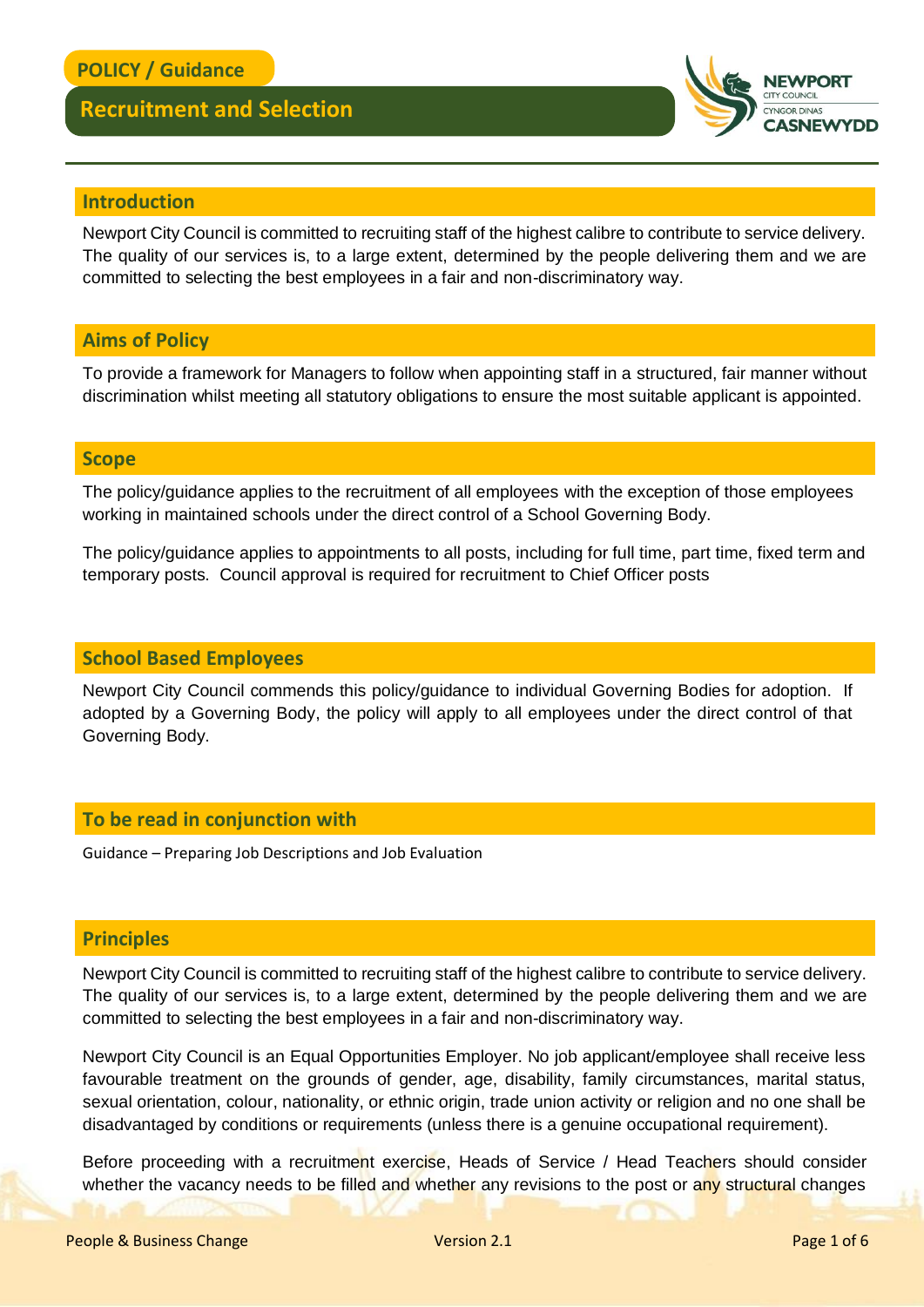

are required. For corporate posts, a *[scheme of delegation and business case form](http://www.newport.gov.uk/documents/Forms/HR-Business-Case-and-Scheme-of-Delegation.docx)* needs to be completed and authorised before a recruitment exercise can take place.

#### **POLICY**

#### **Scope**

The policy/guidance applies to the recruitment of all employees and casual workers including appointments for full time, part time, fixed term and temporary posts.

Council approval is required for recruitment to Chief Officer posts.

#### **KEY STAGES OF THE PROCESS**

The key stages of the process are listed below:-

#### **Review of post**

Reviewing the post is good practice to ensure the continuing relevance of the post in the context of organisational and service provision changes.

#### *What to do:*

- 1. Review the job description and job requirement form for the post, and make any necessary revisions.
- 2. Existing job descriptions with significant or substantial change will require re-evaluation
- 3. New posts will require an evaluation of the job description
- 4. In both instances, guidance on preparing job descriptions and the evaluation process can be found in Guidance – [Preparing Job Descriptions and Job Evaluation](http://www.newport.gov.uk/documents/Policies/HR-Guidance-Preparing-Job-Descriptions-Job-Evaluation-10-07-2017.pdf)
- 5. Undertake assessment of [Welsh language requirements](http://www.newport.gov.uk/documents/Forms/HR-Assessing-Welsh-Language-Requirements-Form.docx)
- 6. Check whether there are any employees on the *Redeployment Register* who meet the essential requirements of the post:

**Yes –** follow the Redeployment Procedure

**No –** continue with the Recruitment process below

#### **Advertising**

Our adverts are the first contact with people seeking employment and it is, therefore, important that they create a positive image of the organisation/school. An advert should project the job in such a way as to encourage potential applicants who have the appropriate level of experience and the necessary qualifications to apply for the vacancy. All adverts will be placed internally unless there is business case to recruit externally. Careful consideration should be given to the most appropriate media is selected if recruiting externally. Employment Services can provide advice and quotes if necessary.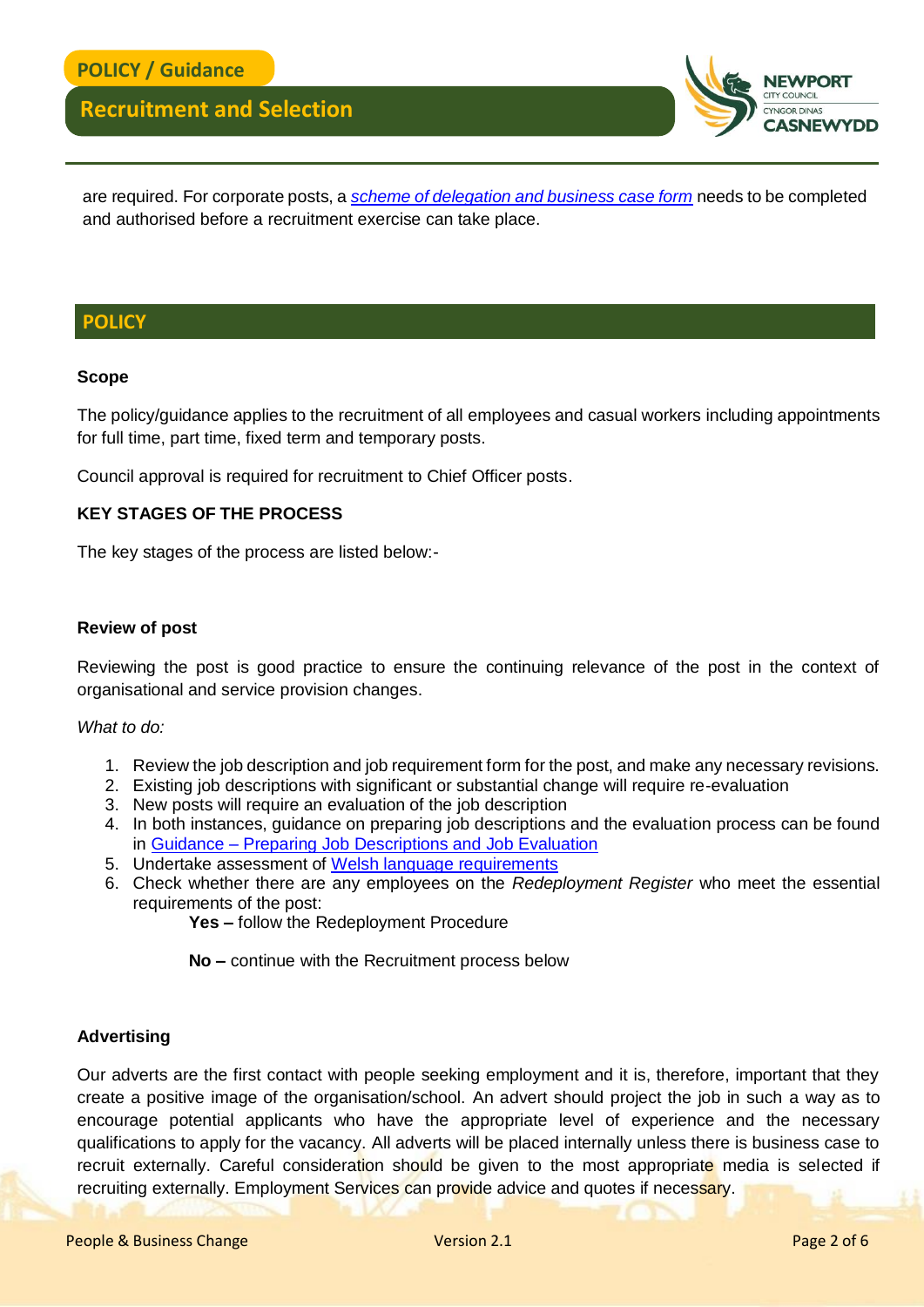#### *What to do:*

- 7. Prepare an information pack (if required)
- 8. Prepare the advertisement. The advert must contain the following:
	- Service Area
	- Job Title (in both Welsh and English)
	- Salary Grade both lower and upper limits
	- Brief description of the job
	- Days or hours to be worked if part time
	- Duration of appointment if not permanent
	- Any specific insertions e.g. genuine occupational requirements
	- Closing date
	- Disclosure and Barring information (if applicable)
- 9. Arrange translation of advertisement and job description when welsh language skills have been assessed as essential / desirable / need to be learnt
- 10. Decide on the distribution of the advertisement (internal / external / etc)
- 11. Prepare timetable for the recruitment process
- 12. Agree and inform selection panel. The selection panel should include
	- The Appointing Officer,
	- Other relevant person with knowledge of the post,
	- For Chief Office posts the appointing Panel will be determined by the Council,
	- The Governing Body will form the panel for School based posts unless the recruitment is delegated to the Head Teacher
- 13. Send advert to [jobs@newport.gov.uk](mailto:jobs@newport.gov.uk) who will arrange to advertise the post.

#### **Shortlisting**

The shortlisting panel should include the Appointing Officer, the line manager (if different from the Appointing Officer) and any relevant officer/person with knowledge of the post e.g. colleague, employee of partner organisation etc. The Governing Body will form the panel for school based posts (unless delegated to the Headteacher).

#### *What to do:*

- 14. Prepare shortlist against Person Specification criteria of Job Description. *The selection panel should undertake shortlisting, as well as take part in the final selection process.* Only agreed criteria on the Person Specification form can be used to shortlist.
- 15. Send [shortlisting form](http://www.newport.gov.uk/documents/Forms/HR-Shortlisting-Form.docx) to [jobs@newport.gov.uk](mailto:jobs@newport.gov.uk) who will inform candidates selected for interview.
- 16. Where a candidate has indicated they wish for their interview to be conducted in Welsh, make relevant arrangements which may include use of a translation service.

#### **Selection process**

DINAS **CASNEWYDD**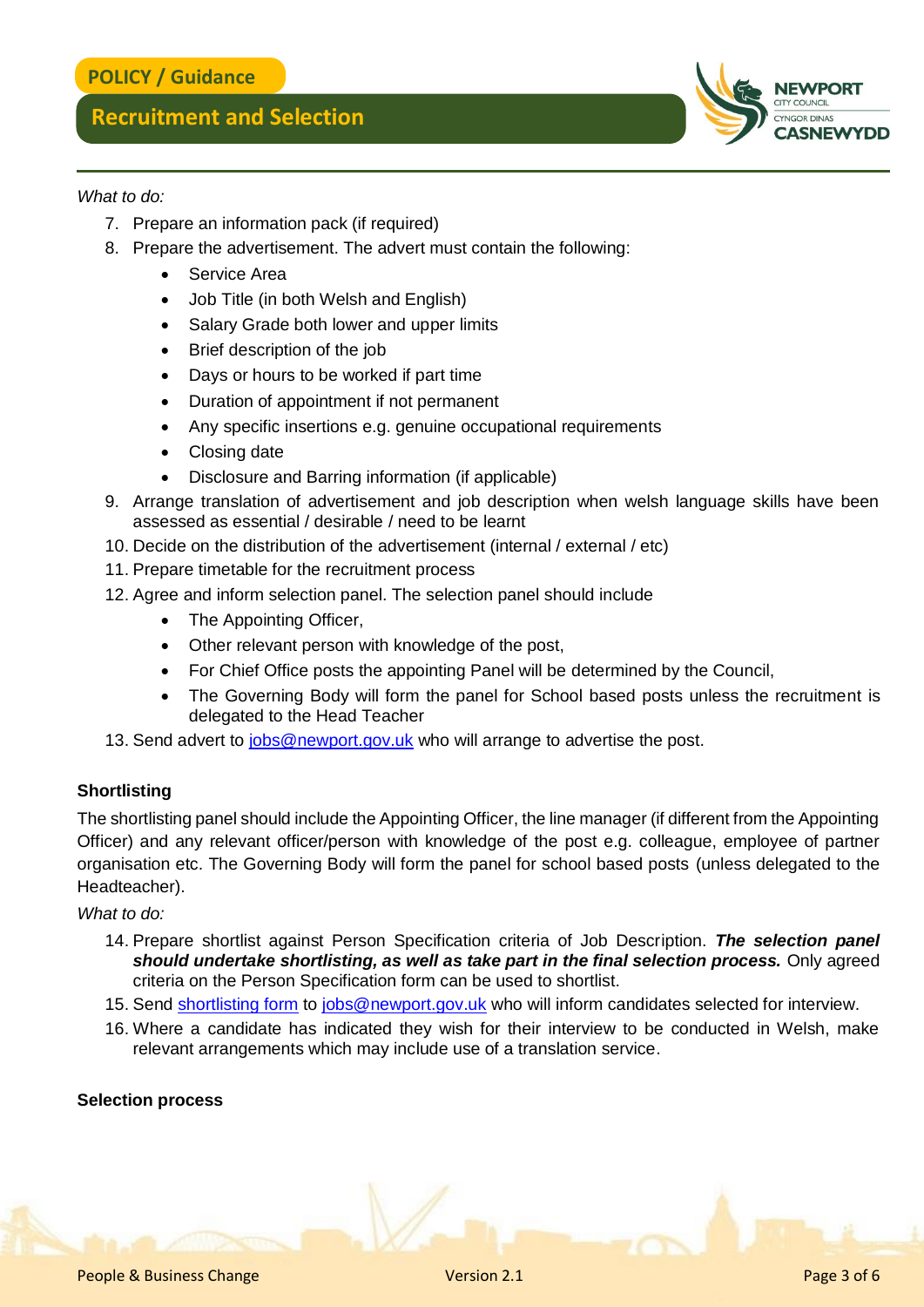

The method of selecting employees should be those that best test the ability of the candidate to meet the requirements of the job. They should relate to the person specification of the job description. Section methods can include:

- Question and answers
- Written exercise
- **Presentation**
- Teaching observation
- Group exercise
- Practical test related to the job
- Psychometric testing

#### *What to do:*

- 17. Interview against job criteria, and undertake other selection tests appropriate to the post
- 18. Select candidate with closest match to job requirement criteria
- 19. Effective note taking forms an important part of the interview process. The notes form an important record of what was said during the interview, it also helps differentiate between candidates after completion of the interview process. Valuable feedback can be given to successful and unsuccessful candidates following the selection process.

#### **Appointment**

Once you have made your selection, it will be important to ensure the successful candidate receives their offer of employment in a timely manner and that the process of pre-employment checks can begin.

#### *What to do:*

- 20. Offer Appointment to successful candidate(s) subject to satisfactory pre-employment checks
- 21. Agree a start date
- 22. Notify all unsuccessful candidates
- 23. Check and record qualifications and Identity Documents
- 24. Send the [Appointment Checklist](http://www.newport.gov.uk/documents/Forms/HR-Appointment-Checklist.docx) and Interview notes to [jobs@newport.gov.uk](mailto:jobs@newport.gov.uk) who will then arrange to issue a contract, send for references and complete all other relevant pre-employment checks including registration (where relevant).

#### **Further support and guidance**

A number of guidance notes are available which provide support to managers in applying the principles of the recruitment and selection policy and links to these are available below.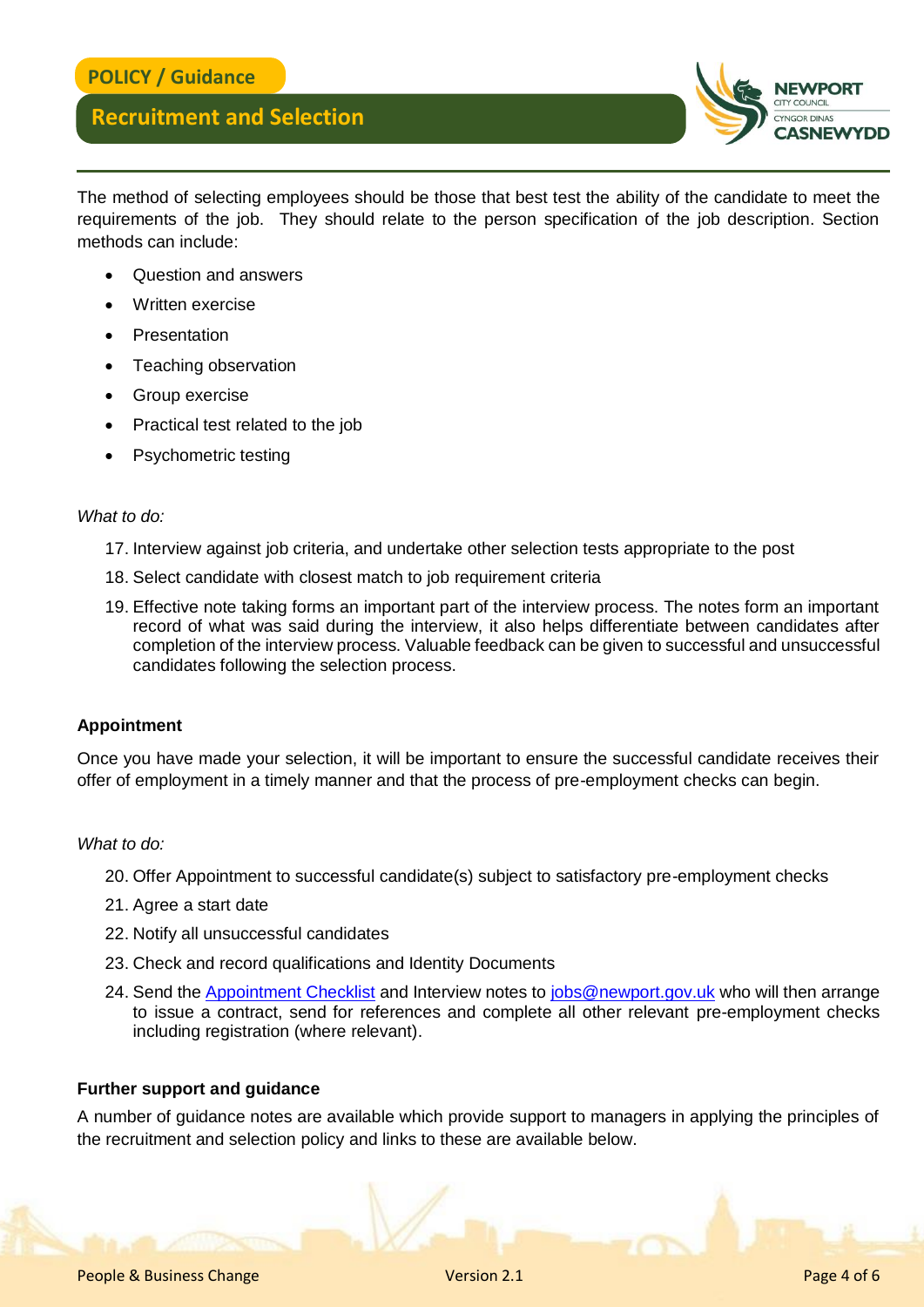

Links to Guidance notes and other Policies

*[Guidance: Preparing Job Descriptions and Job Evaluation](http://www.newport.gov.uk/documents/Policies/HR-Guidance-Preparing-Job-Descriptions-Job-Evaluation-10-07-2017.pdf)*

*[Guidance: Genuine Occupational Qualifications/ Requirements](http://www.newport.gov.uk/documents/Policies/HR-Genuine-Occupational-Qualifications-or-Requirements-Guidance.pdf)*

*[Guidance: Disclosure and Barring Service](http://www.newport.gov.uk/documents/Policies/HR-DBS-Disclosure-Checks-Policy-and-Guidance.pdf)*

*[Guidance: Rehabilitation of Offenders](http://www.newport.gov.uk/documents/Policies/HR-Rehabilitation-of-Offenders-Guidance.pdf)*

*[Corporate Diversity Policy](http://www.newport.gov.uk/documents/Policies/HR-Corporate-Diversity-Policy-and-Action-Plan.pdf)*

*[Probationary Policy](http://www.newport.gov.uk/documents/Policies/HR-Probationary-Period-Policy.pdf)*

#### Links to Forms

*[Recommended shortlisting form](http://www.newport.gov.uk/documents/Forms/HR-Shortlisting-Form.docx) [Selection Assessment form](http://www.newport.gov.uk/documents/Forms/HR-Selection-Assessment-Form.docx) [Referee's form](http://www.newport.gov.uk/documents/Forms/HR-Reference-Request-Form-Up-to-SCP-32.docx)*

| <b>Created By:</b>      | <b>Human Resources</b> |  |
|-------------------------|------------------------|--|
| <b>Date Created:</b>    | April 2011             |  |
| <b>Reviewed By:</b>     | Click to enter text    |  |
| <b>Date Reviewed:</b>   | Click to enter date.   |  |
| <b>Current Version:</b> | V1.7                   |  |

### **Document Control**

| <b>Version</b> | <b>Date</b> | <b>Author</b>          | <b>Notes/Changes</b>                                                              |
|----------------|-------------|------------------------|-----------------------------------------------------------------------------------|
| V <sub>1</sub> | 09/04/2011  | <b>Human Resources</b> | <b>Corporate Review and New Template</b>                                          |
| V1.1           | 10/10/2012  | <b>Human Resources</b> | Spelling / Grammatical Change                                                     |
| V1.2           | 13/11/2012  | <b>Human Resources</b> | Change from CRB to DBS                                                            |
| V1.3           | 23/01/2013  | <b>Human Resources</b> | Service Area to People & Transformation, Senior Mgt Titles<br>and Template change |

People & Business Change Version 2.1 People & Business Change 5 of 6